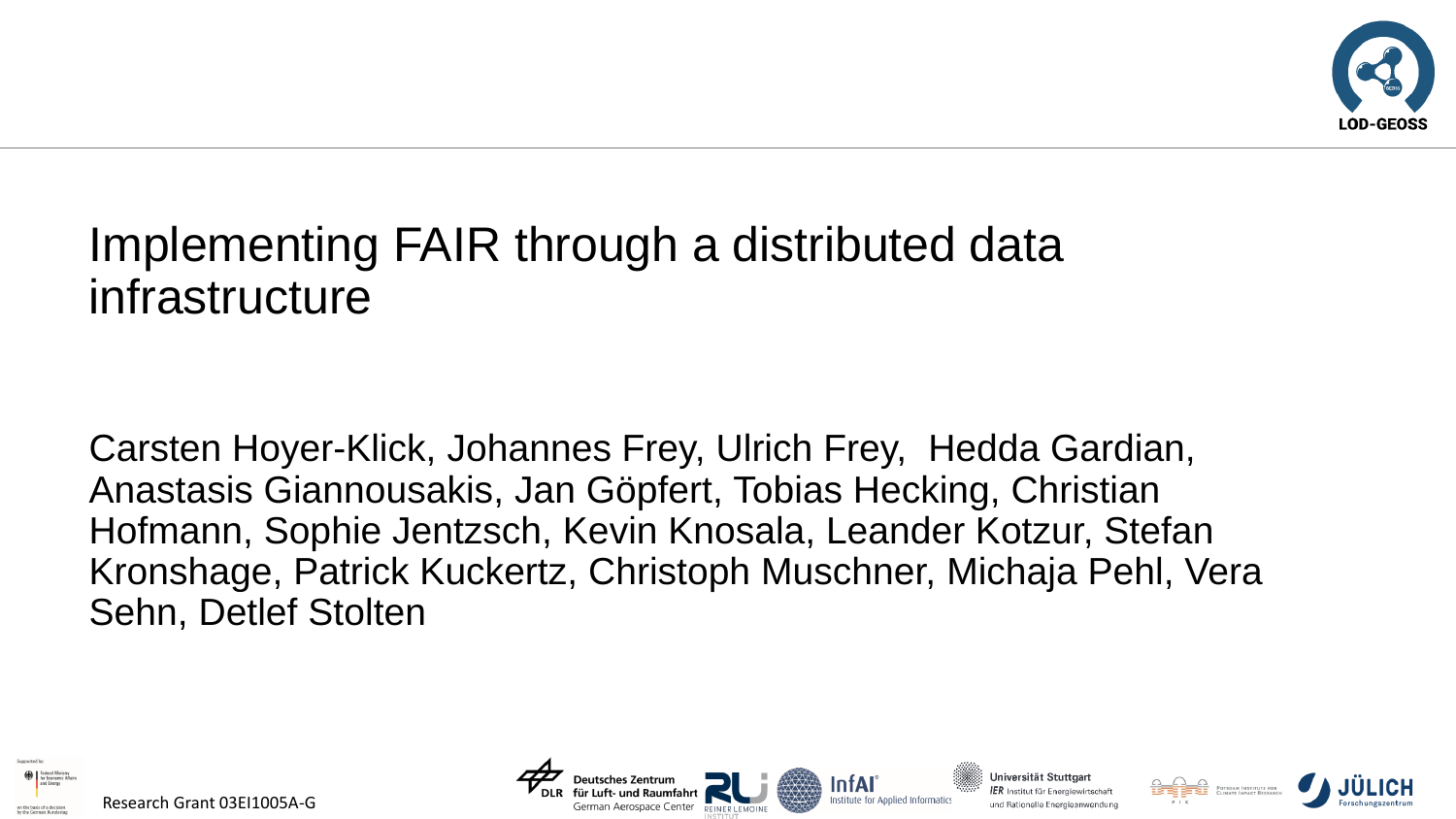#### Research Grant 03EI1005A-G

Aerospace Center

InfAl

Universität Stuttgart  ${\it IER}$  Institut für Energiewirtschaft und Rationelle Energieanwendung







- Challenges I:
- › As stated in the opening: energy system modelling remains important for policy development, but
- › Many data bases exist, each in its own flavor
	- › Data access
	- › Data format
	- › Data licenses (if at all)
	- › Sometimes hard to find
- › Data collection is a labor intensive task
- › Data cleaning, aggregation, etc. is repeated by many researchers with different results
- › Data quality is often unknown



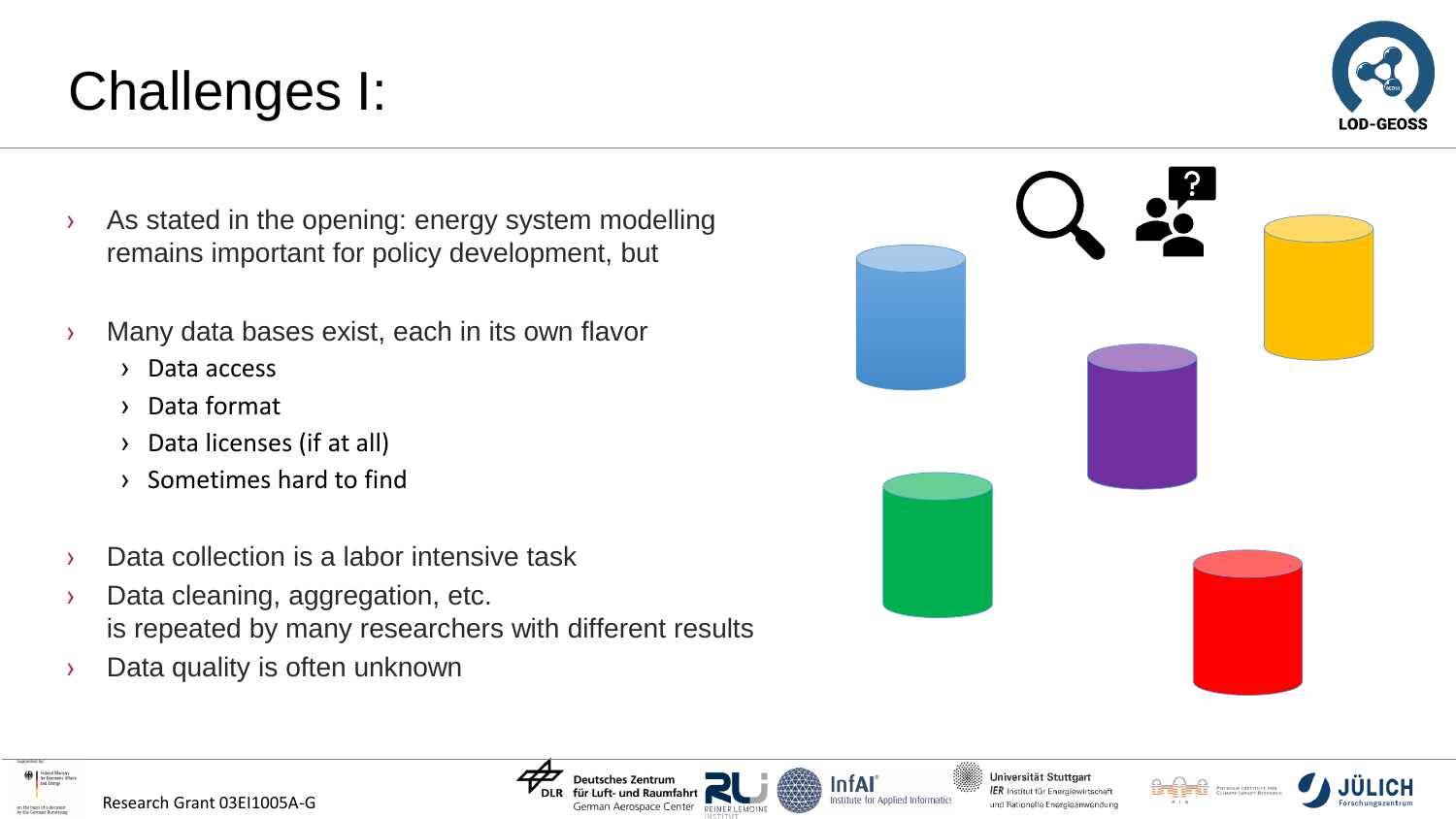## Solution I: A Metadata Catalog



- › A metadata catalog harvests the (rich) metadata from the available data sources
- › The catalog can be used to discover data
- The metadata contains a URI to the actual data
- › In case of data bases possibly also an API/Interface description



The domain uses the OEP Metadata string: <https://openenergy-platform.org/tutorials/jupyter/OEMetadata/> JSON-LD extension is currently under way, to be released maybe this week, at least within October 2021.

**InfAl** 



**Deutsches Zentrum** für Luft- und Raumfahrt German Aerospace Center REINER LEMOINE Institute for Applied Informatics

Universität Stuttgart IER Institut für Energiewirtschaft und Rationelle Energieanwendung

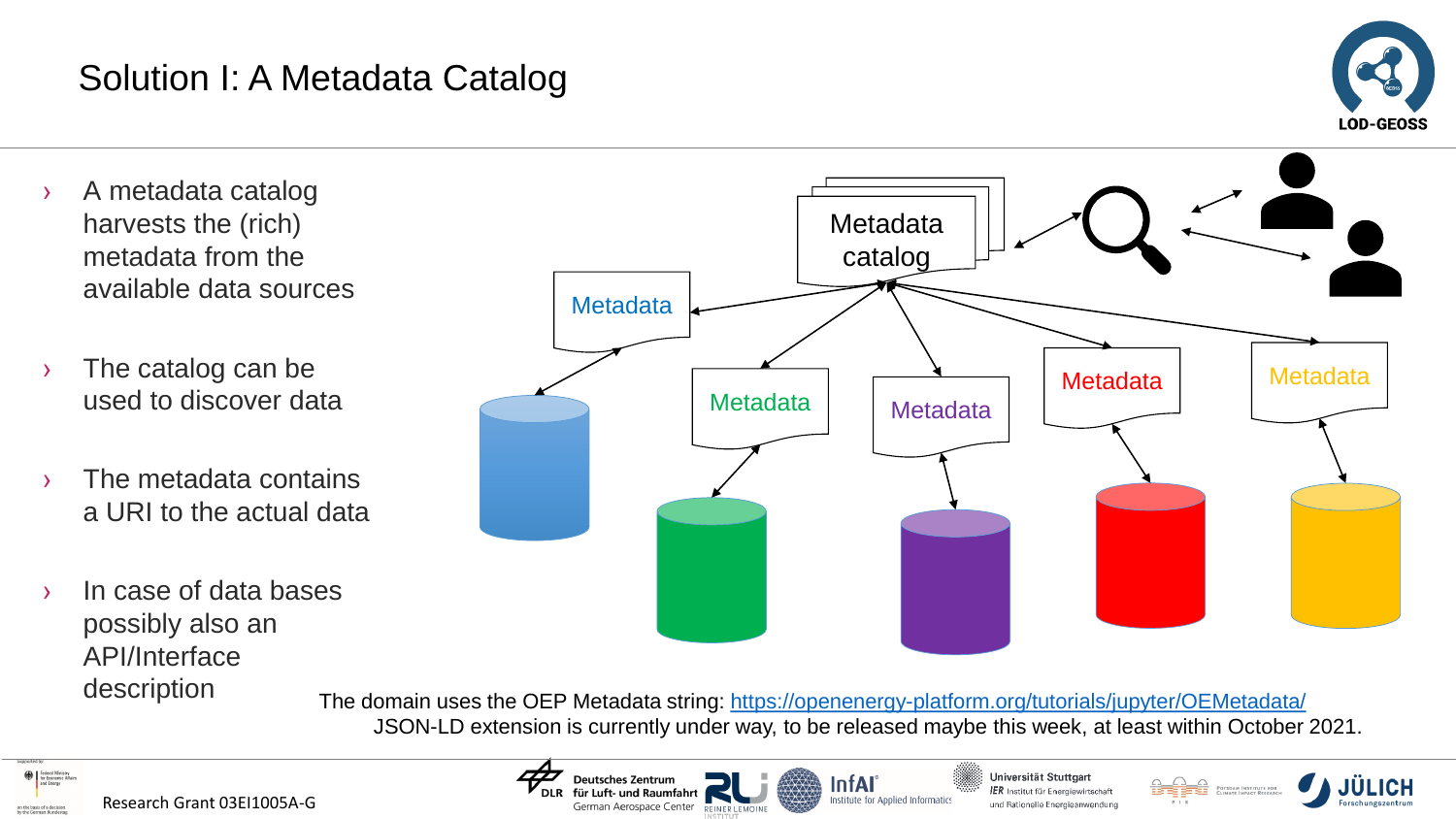

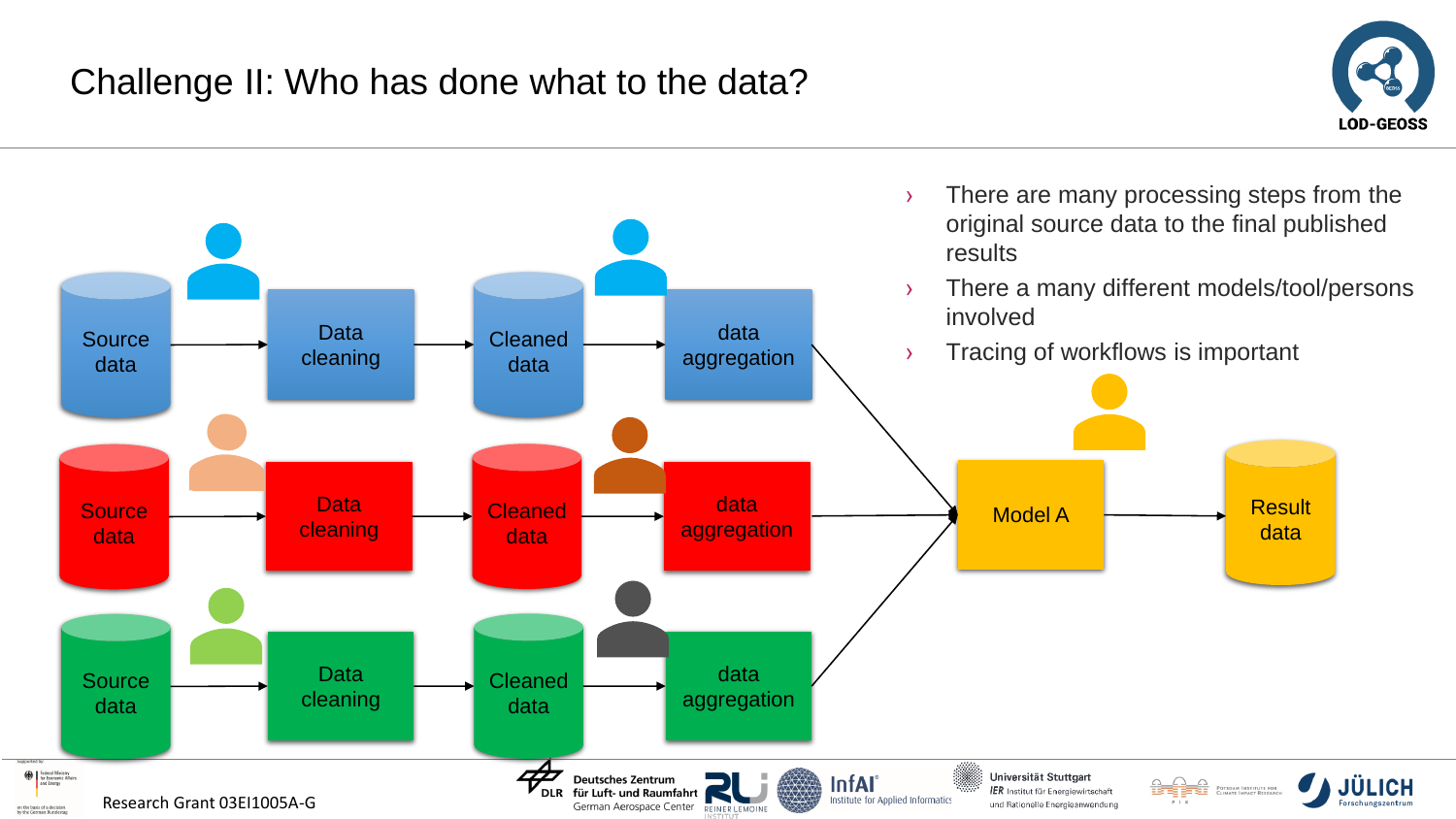# The Databus Platform



Universität Stuttgart

und Rationelle Energieanwendung

Databus is a virtual bus. It can address files on the web and coordinate dataflows based on DataID metadata. No actual data is uploaded to the bus.



**PEINER LEMO** 

InfAl

eutsches Zentrun

n Aerospace Center

Research Grant 03EI1005A-G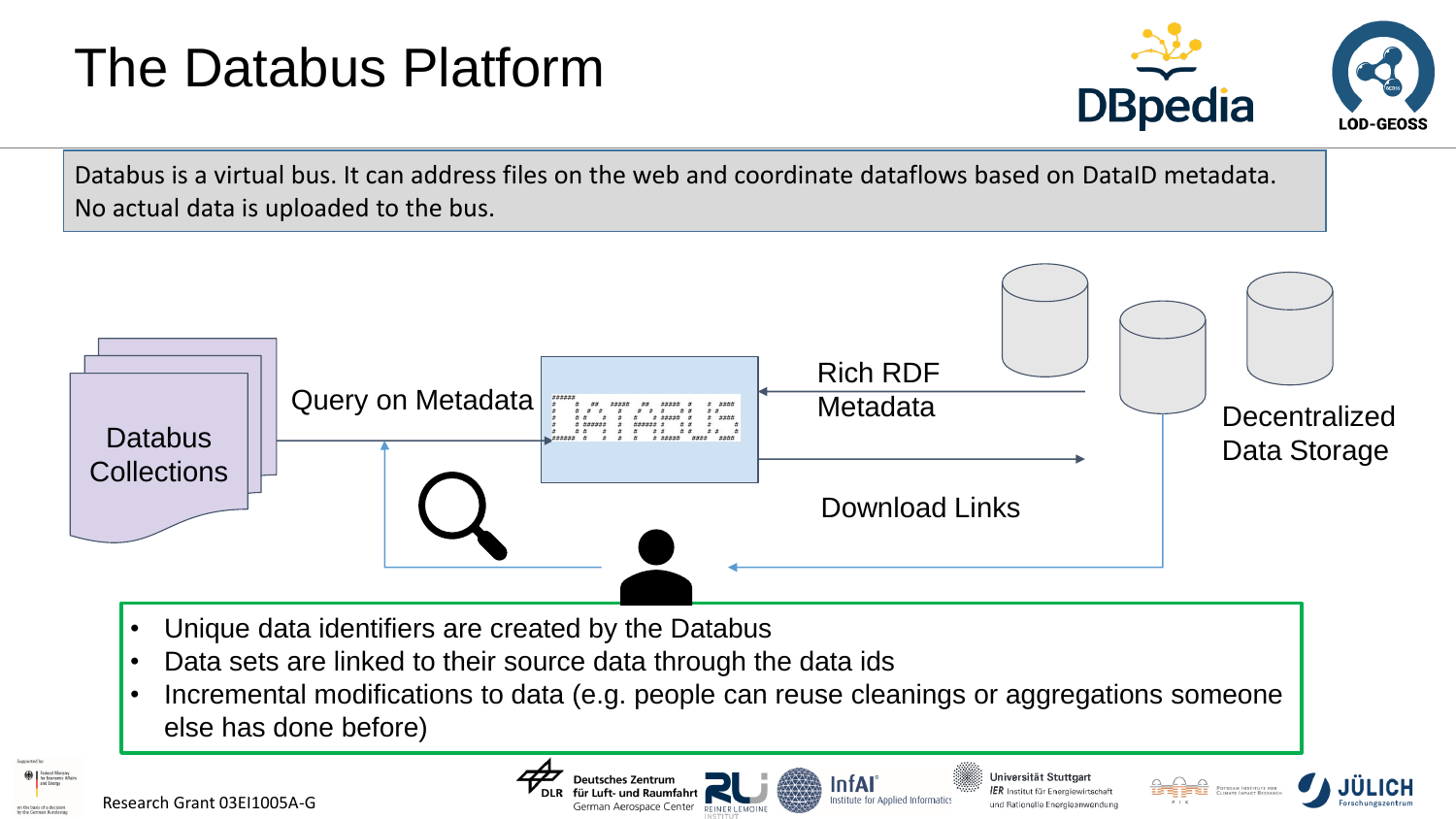# Architecture Concept



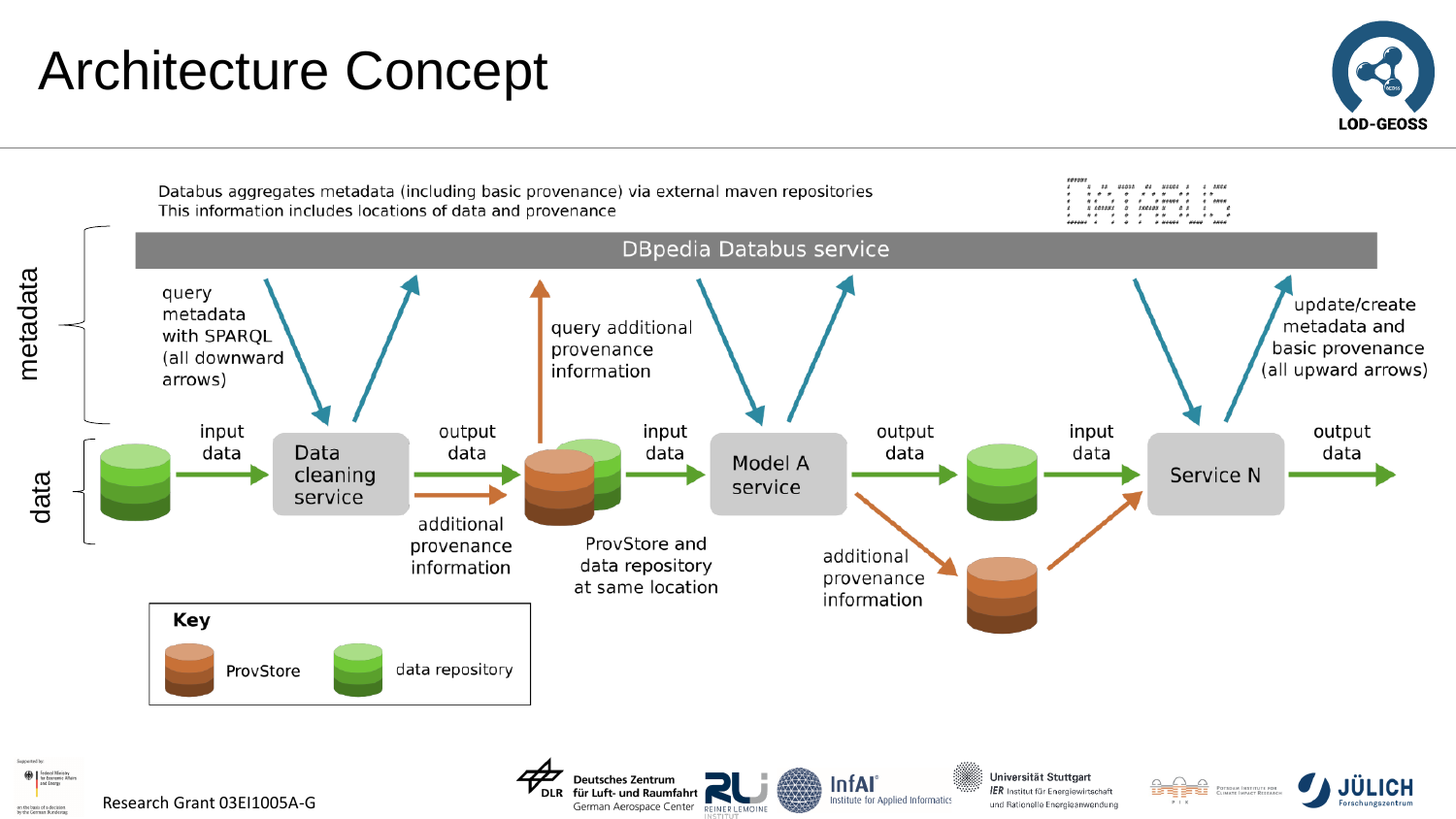

- Each data source comes with its own annotation
- › Example from solar meteorology:
	- › **GHI:** Global Horizontal Irradiation
	- › **Global:** Could also be Global Horizontal Irradiation
	- › **Surface downward irradiation:** The usual term in climate science for what we usually call GHI
- › **Taxonomies** or **ontologies** create a **data language** to annotate data
- › Ontologies can describe relations: *direct radiation* **is a part** of the *global irradiation reaching the surface*
- › Ontologies make data interpretable, also by machines and algorithms
- › **Good ontologies are created on a consensus building and open development process within the community.**
	- We use the 'Open Energy Ontology', [https://openenergy-platform.org/ontology/,](https://openenergy-platform.org/ontology/) <https://doi.org/10.1016/j.egyai.2021.100074>
- New JASON-LD Meta data string can link meta data to an ontology, about to be released









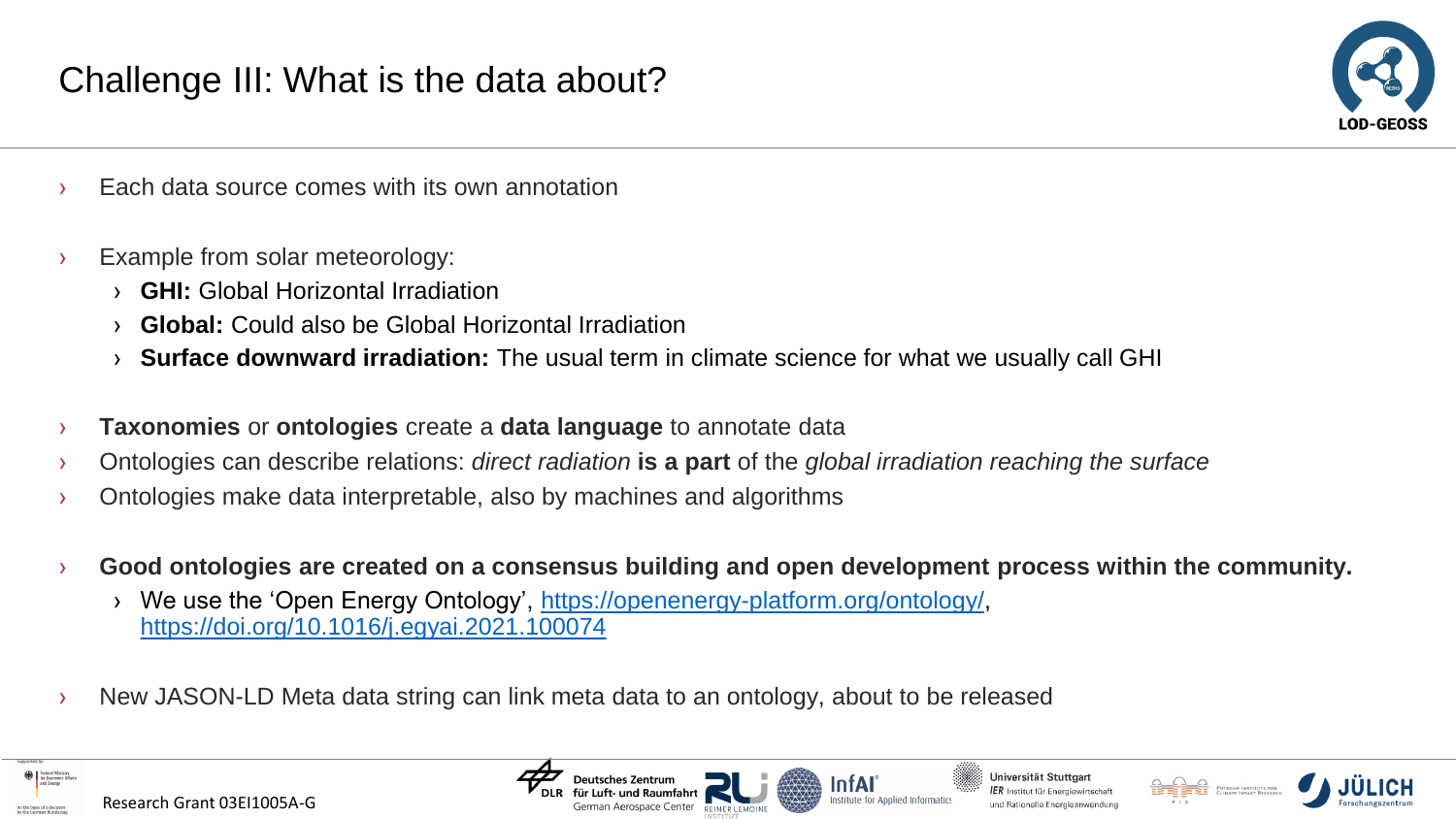



**R**eusable

Improvement of data licenses, here with a special focus on GEOSS data, provenance information with the data



ntAl





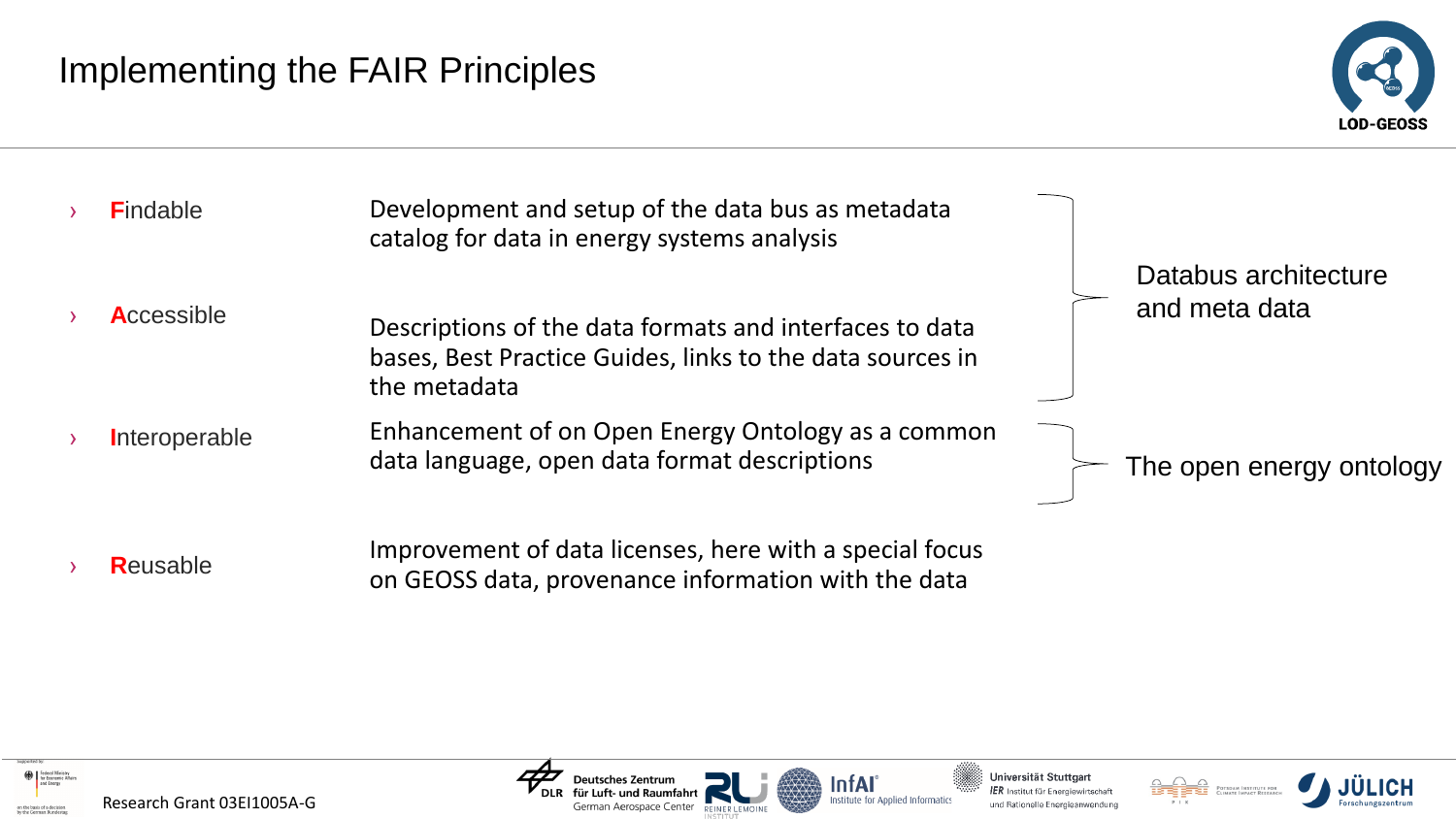## Demonstrator: Publication of a Data Set Using the databus



› **Goal**: Demonstration of the improved visibility and improved discovery of a data set through the registration in the databus

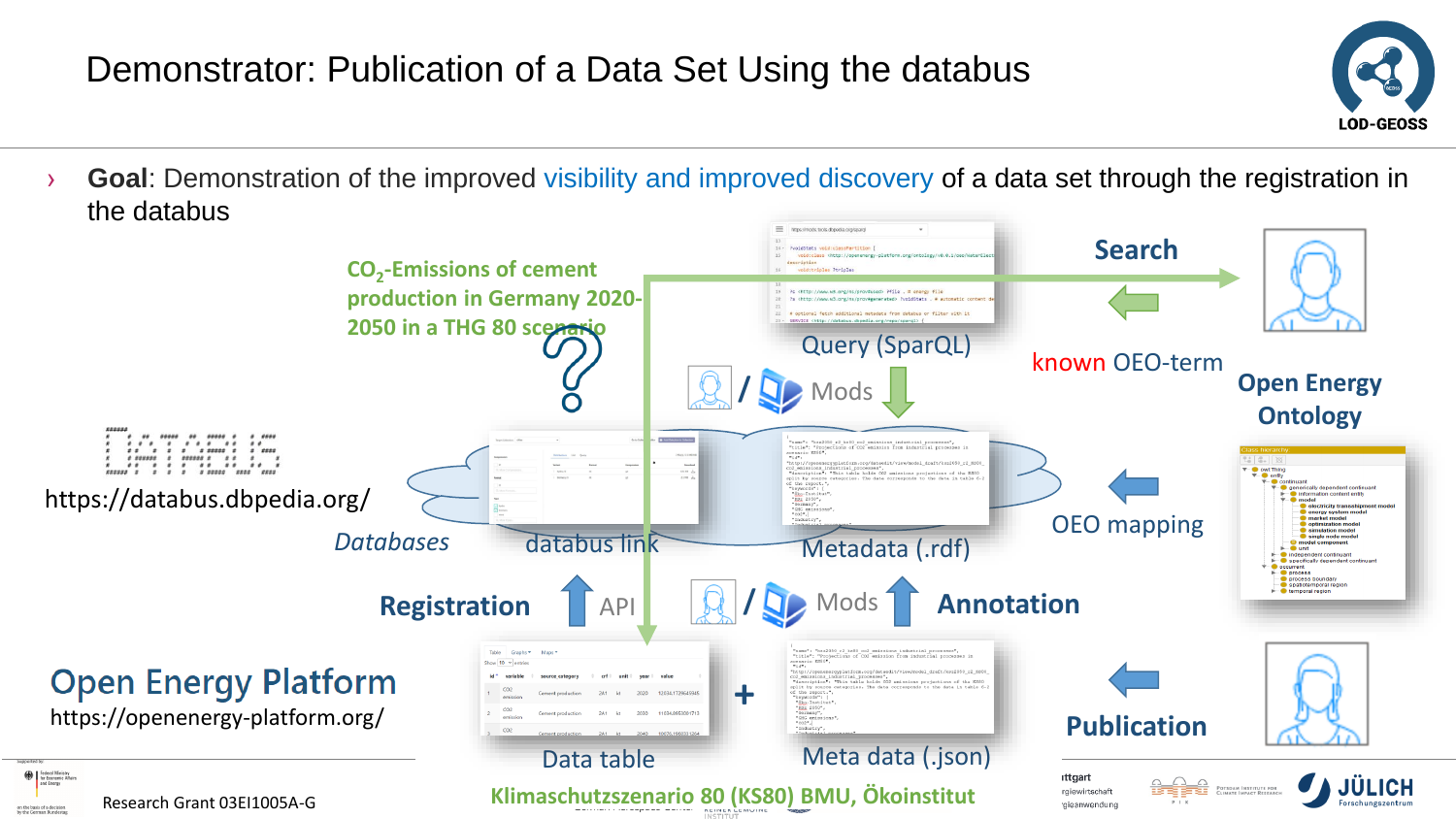## Demonstrator Model Coupling





- Goal of the demonstrator
	- › Provision of a holistic application example of a databus based coupling of heterogeneous energy system models for answering a research question.

German Aerospace Center REINER LEMOINE

- › Databus and Metadata description as a standard interface for data between models
- Challenges in the handling of data
	- › Preparation and description of data content (data and metadata standards)
	- Preparation and description of data formats (open licenses, machine readable formats, ...)
	- Discovery, interpretation and further processing of the data



**InfAl** 

Institute for Applied Informatics



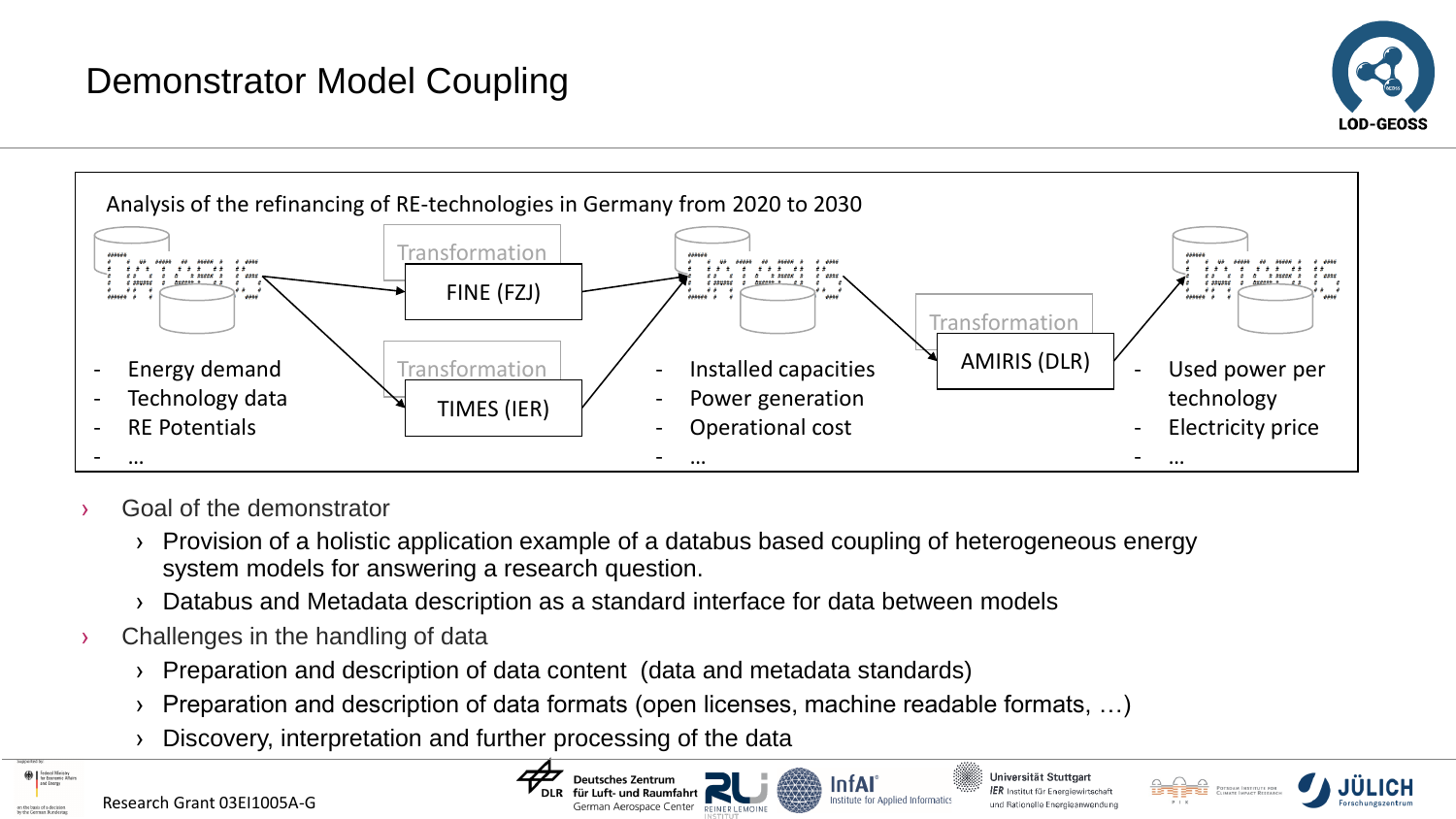

- The databus offers
	- › a service to manage and search registered metadata
	- Persistent identifies for tracing data processing
- $\rightarrow$  The databus can improve the data economy and scientific efficiency as we can build better on existing previous work, improve the data instead of repeating work others have done before.
- $\rightarrow$  The databus supports the implementation of FAIR principles in the Domain of Energy Systems Analysis
- $\rightarrow$  The developed architecture in conjunction with the use of the Open Energy Ontology enables semantic searches for data in the domain of energy systems analysis
- › **The developed architecture can improve open data exchange, model coupling, tracing of workflows and collaboration for better scientific results**
- **Further resources:** 
	- [https://lod-geoss.github.io](https://lod-geoss.github.io/)
	- [https://databus.dbpedia.org](https://databus.dbpedia.org/)
	- › https://openenergyplatform.org/tutorials/jupyter/OEMetadata/
	- › <https://openenergy-platform.org/ontology/>
	- › <https://doi.org/10.1016/j.egyai.2021.100074>



Research Grant 03EI1005A-G

rospace Center

Universität Stuttgart nstitut für Energiewirtschaft und Rationelle Energieanwendung